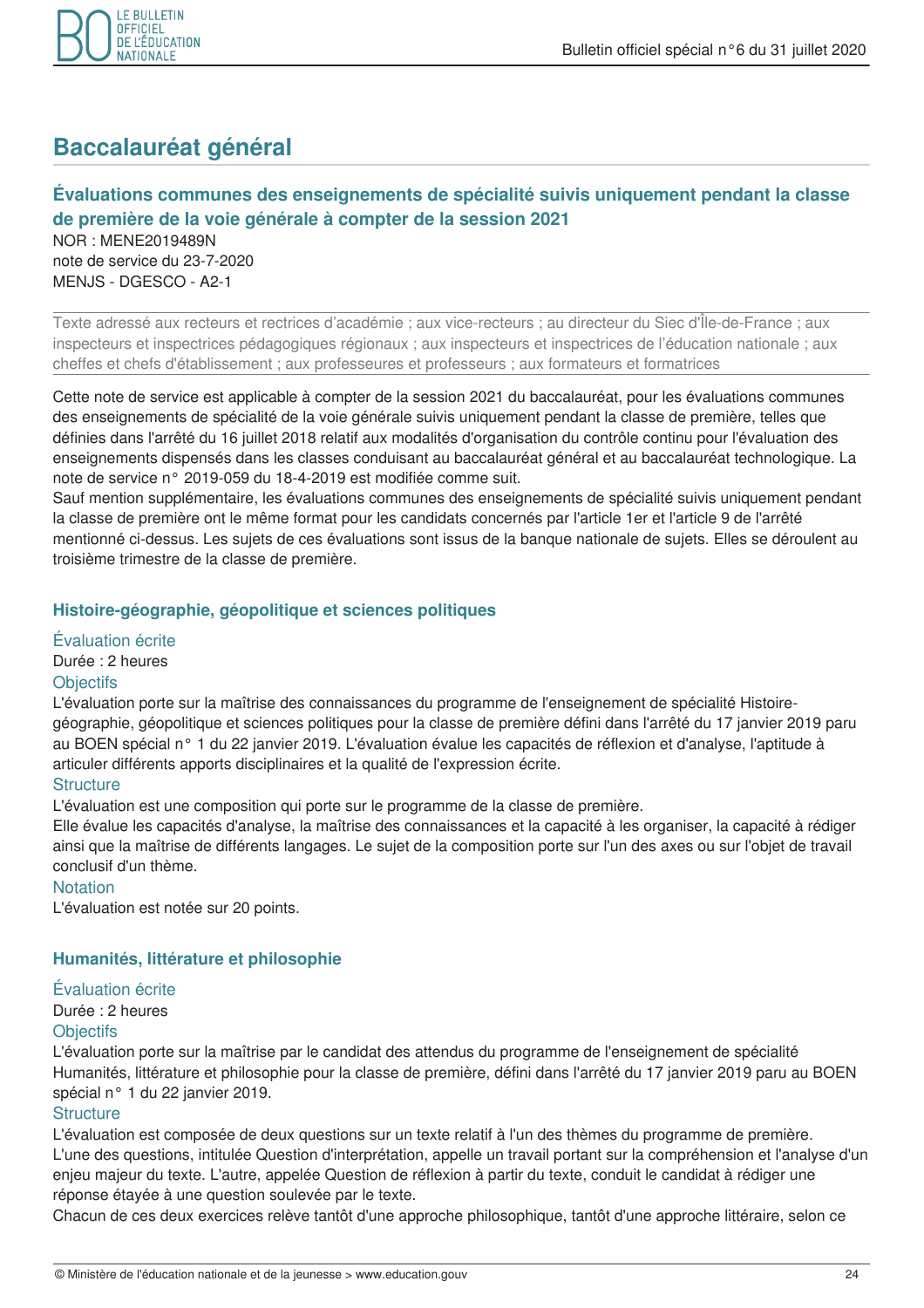

qu'indique explicitement l'intitulé du suiet. Leur articulation répond au principe de coopération interdisciplinaire propre à cet enseignement de spécialité. L'ensemble des connaissances acquises est mobilisable à bon escient dans les deux parties de l'examen.

Les deux questions donnent lieu à des développements d'ampleur comparable et font l'objet de corrections distinctes, l'une par un correcteur de français, l'autre par un correcteur de philosophie, selon l'orientation disciplinaire respective des exercices.

# **Notation**

Chaque question est notée sur 10. La somme des deux notes constitue la note globale unique de l'évaluation.

# Langues, littératures et cultures étrangères et régionales

#### Évaluation orale

Durée : 20 minutes (sans préparation)

#### **Objectifs**

L'évaluation porte sur la maîtrise par le candidat des attendus du programme de l'enseignement de spécialité Langues, littératures et cultures étrangères et régionales pour la classe de première, défini dans l'arrêté modifié du 17 janvier 2019.

#### **Structure**

L'évaluation consiste en un oral de 20 minutes qui s'appuie sur un dossier personnel présenté par le candidat et visé par son professeur de l'année de première.

Le candidat remet un exemplaire de son dossier à l'examinateur au début de sa prise de parole et en conserve un qu'il utilise selon ses besoins durant l'évaluation.

Le candidat présente son dossier dans la langue cible pendant 10 minutes au plus pour en justifier les choix et en exprimer la logique interne, puis interagit avec l'examinateur dans la langue cible pendant 10 minutes.

Si le candidat ne présente pas de dossier, l'examinateur lui remet trois documents de natures différentes en lien avec une des thématiques du programme de première. Le candidat commente ces documents.

Le dossier est composé de trois à cinq documents textuels et /ou iconographiques (étudiés ou non en classe) dont le fil conducteur se rattache à l'une des deux thématiques du programme de première. Il est composé de documents choisis parmi les listes suivantes :

- Pour la spécialité LLCER autre qu'anglais, monde contemporain :

- une des œuvres intégrales étudiées en classe de première (œuvre matérialisée par un extrait ou une illustration); - au moins un texte littéraire, sans se limiter au genre romanesque ; le candidat peut prendre appui sur les annexes publiées avec le programme de la classe de première mais peut, s'il le juge pertinent, enrichir son dossier de textes littéraires de son choix ;

- au plus deux œuvres d'art visuel (affiche, caricature, dessin, extrait de film, peinture, sculpture, etc.);

- au moins un texte non littéraire (article de presse, extrait de discours, d'essai, etc.).

- Pour la spécialité LLCER anglais, Monde contemporain :

- au moins un article de presse ;

- un texte d'une autre nature :
- un document iconographique.

Les candidats individuels sont soumis aux mêmes conditions et doivent présenter un dossier de même format. Niveau attendu : B2

#### **Notation**

L'évaluation est notée sur 20 points. La grille d'évaluation présente en annexe est fournie aux correcteurs. Candidats en situation de handicap

Les dispenses et aménagements de l'évaluation sont faits conformément à l'arrêté du 22 juillet 2019 relatif aux dispenses et aménagements d'épreuves de langue vivante pour les candidats au baccalauréat général et technologique présentant tout trouble relevant du handicap, publié au J.O. n° 0198 du 27 août 2019.

# Littérature et Langues et cultures de l'Antiquité

Évaluation écrite Durée : 2 heures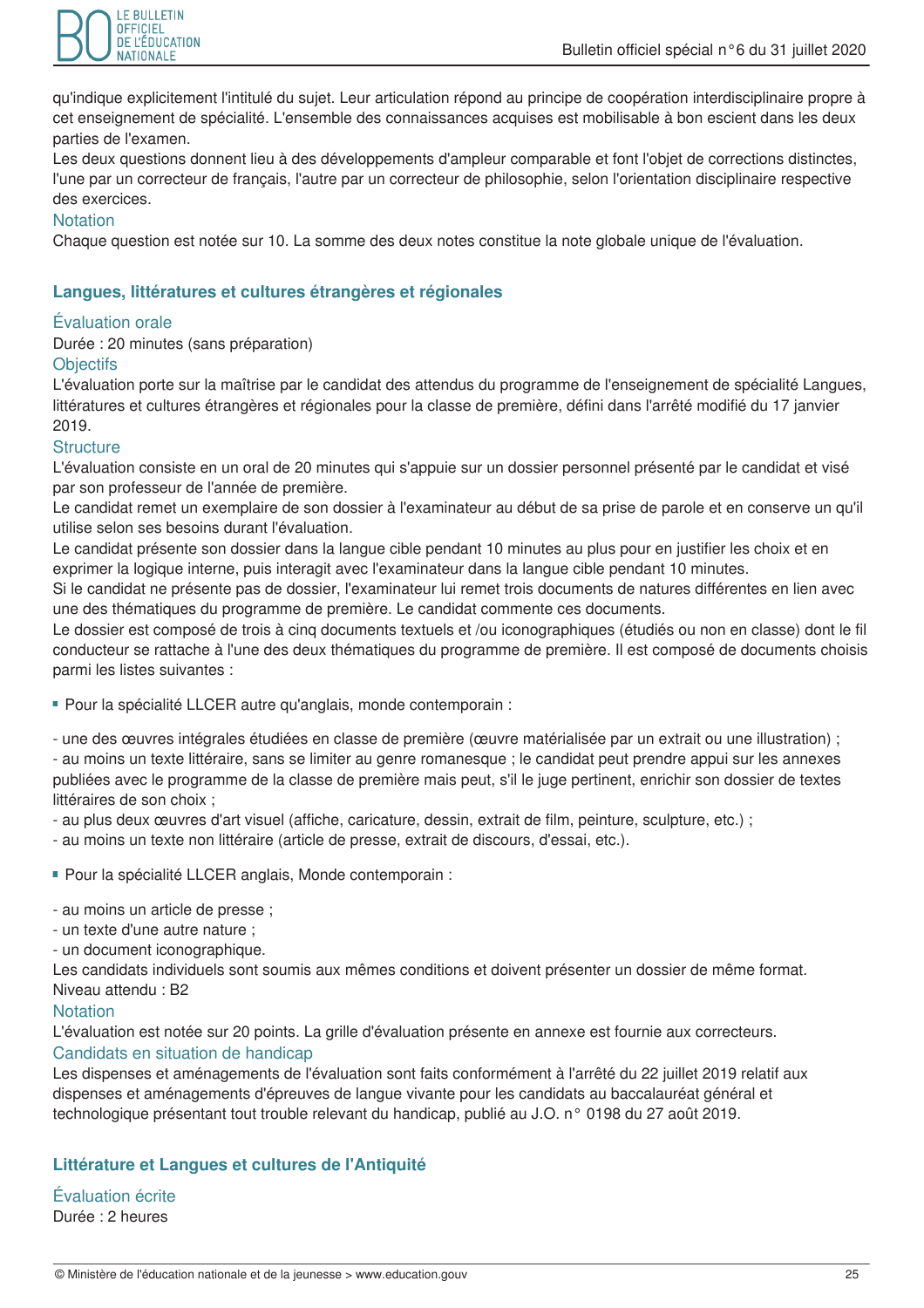

# **Objectifs**

L'évaluation porte sur la maîtrise par le candidat des attendus du programme de l'enseignement de spécialité Littérature et Langues et cultures de l'Antiquité pour la classe de première, défini dans l'arrêté du 17 janvier 2019 paru au BOEN spécial n°1 du 22 janvier 2019.

# **Structure**

L'évaluation est composée de deux parties prenant appui sur un texte en grec ancien ou en latin d'environ trois cents mots (marge de 10 %) donné en langue ancienne et en traduction. Ce texte s'inscrit dans l'un des objets d'étude au programme de la classe de première traité durant l'année scolaire par le professeur.

Les dictionnaires grec-français ou latin-français sont autorisés. Aucun autre document n'est autorisé.

#### Partie 1 : Lexique et étude de la langue

# A. Lexique

Le candidat répond à une question portant sur un terme clé du texte dont le sens en contexte doit être explicité. Le mot sélectionné est en étroite relation avec l'objet d'étude mis en œuvre.

# **B. Faits de langue**

Le candidat répond à une question portant sur un fait de langue qui engage la démarche de compréhension et d'interprétation du texte.

# Partie 2 : Le candidat traite, au choix, l'une des deux questions suivantes

Choix n° 1 (Langue) : il est demandé la traduction d'un court extrait (50 mots maximum) constituant la suite du texte donné en traduction. Le candidat s'efforce d'éviter un simple décalque de la phrase latine ou grecque et s'engage dans une traduction personnelle qui témoigne de sa compréhension de la langue ancienne et de sa maîtrise de la langue française. Ce passage à traduire ne peut faire l'objet des questions posées dans les autres parties du sujet. Choix n° 2 (Culture) : il est demandé la rédaction d'un court essai libre et organisé en francais (500 mots maximum) prenant appui sur le texte support. Le candidat montre sa capacité à confronter ce texte avec ceux, antiques, modernes ou contemporains, qu'il a étudiés en cours d'année ou lus de manière personnelle ainsi qu'avec des œuvres d'autres domaines artistiques. Il peut proposer des pistes problématisées selon des axes culturels variés (littérature, arts, philosophie, histoire, anthropologie, etc.).

# **Notation**

La première partie de l'évaluation est notée sur 8 points (3 points pour le A, 5 points pour le B). La seconde partie est notée sur 12 points. La note finale est composée de la somme des points obtenus à chacune de ces parties.

# **Mathématiques**

#### Évaluation écrite

Durée : 2 heures

#### **Objectifs**

L'évaluation porte sur la maîtrise par le candidat des contenus, compétences et capacités attendues figurant au programme de l'enseignement de spécialité Mathématiques de la classe de première, défini dans l'arrêté du 17 janvier 2019 paru au BOEN spécial n°1 du 22 janvier 2019.

#### **Structure**

L'évaluation est composée de deux à quatre exercices indépendants qui abordent une grande variété de contenus et de capacités du programme.

#### **Notation**

L'évaluation est notée sur 20 points. Chaque exercice est noté entre 5 et 12 points. La note finale est composée de la somme des points obtenus à chaque exercice.

# Numérique et sciences informatiques

# Évaluation écrite

Durée : 2 heures

#### **Objectifs**

L'évaluation porte sur la maîtrise par le candidat des attendus du programme de l'enseignement de spécialité Numérique et sciences informatiques pour la classe de première, défini dans l'arrêté du 17 janvier 2019 paru au Bulletin officiel spécial de l'éducation nationale n° 1 du 22 janvier 2019.

#### **Structure**

L'évaluation consiste en un questionnaire à choix multiples divisé en 7 parties, une pour chaque thématique du programme. Chaque partie comporte 6 questions. Pour chaque question, 4 réponses sont proposées dont une seule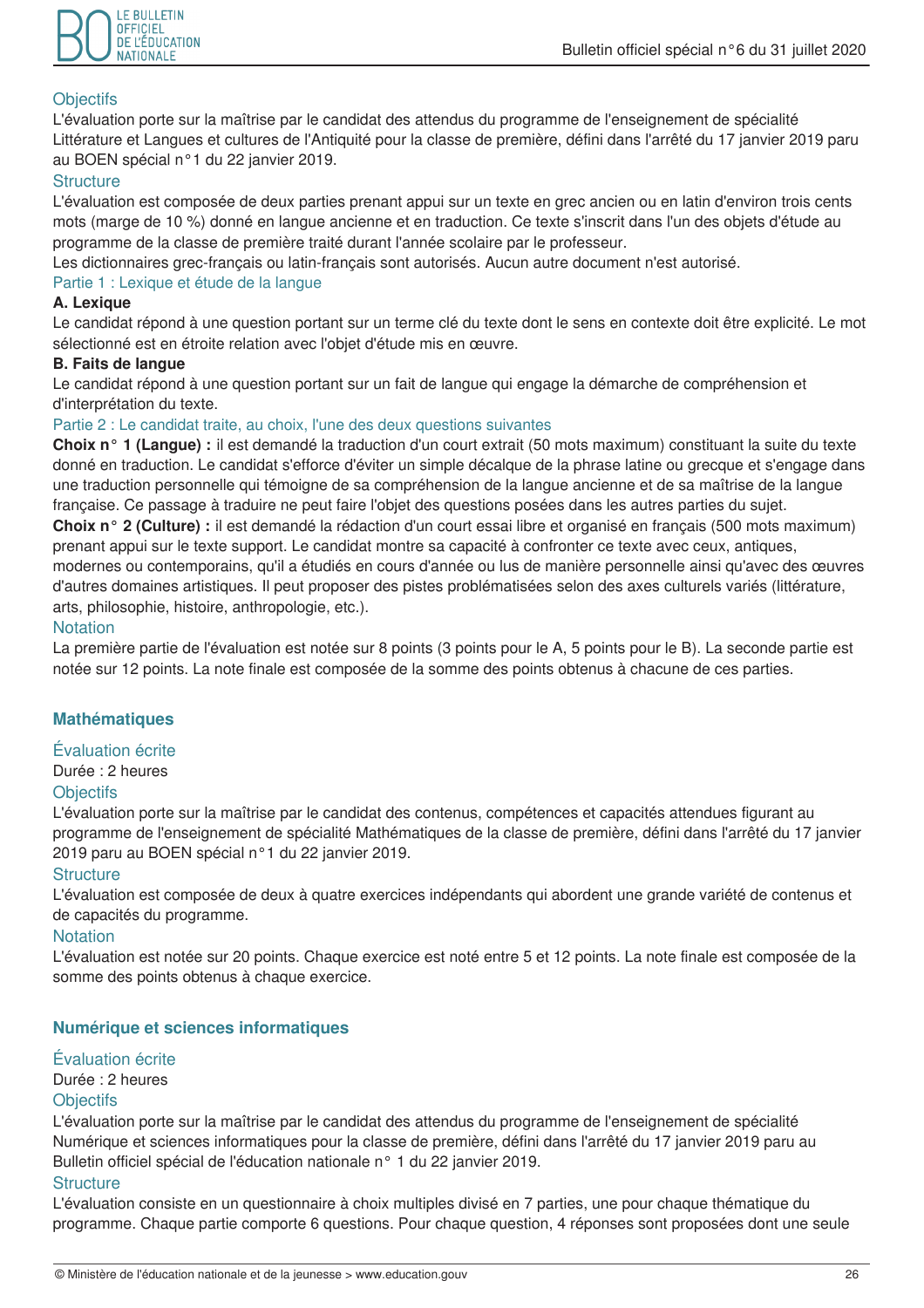

est correcte.

L'usage de la calculatrice est interdit.

#### **Notation**

Pour chacune des 42 questions, le candidat gagne 3 points pour la réponse correcte, perd 1 point pour une réponse fausse, et obtient un résultat nul pour absence de réponse ou une réponse multiple. Sur chacune des sept parties, si le total des points obtenu par le candidat est négatif, son résultat est évalué à 0.

Le résultat obtenu est transformé en note sur 20 selon la formule : nombre de points obtenus ×20 / (3×42).

# **Physique-chimie**

Évaluation écrite

# Durée : 2 heures

# **Objectifs**

L'évaluation porte sur les notions et contenus, capacités exigibles et compétences figurant dans le programme de l'enseignement de spécialité Physique-chimie de la classe de première, défini dans l'arrêté du 17 janvier 2019 paru au BOEN spécial n° 1 du 22 janvier 2019. Les capacités expérimentales identifiées dans le programme précité sont incluses dans le périmètre de l'évaluation.

#### **Structure**

L'évaluation comporte deux parties indépendantes d'importances voisines, d'une durée d'un peu moins d'une heure chacune. L'évaluation accorde un poids équivalent aux deux composantes physique et chimie de la discipline, aborde plusieurs thèmes du programme et accorde une place notable à la modélisation et à la résolution de tâches complexes. Les sujets traités lors de cette évaluation portent sur des situations contextualisées, peuvent contenir des documents et inclure des questions relatives aux aspects expérimentaux de la discipline et aux capacités numériques identifiées dans le programme.

Le sujet précise si l'usage de la calculatrice, dans les conditions précisées par les textes en viqueur, est autorisé. **Notation** 

L'évaluation est notée sur 20 points. Chaque partie compte pour 10 points. La note finale est composée de la somme des points obtenus à chacune des parties.

# Sciences de la vie et de la Terre

#### Évaluation écrite

Durée : 2 heures

#### **Objectifs**

L'évaluation porte sur les notions, contenus et compétences, y compris expérimentales, figurant dans le programme de l'enseignement de spécialité Sciences de la vie et de la Terre de la classe de première défini par l'arrêté du 17 janvier 2019 paru au BOEN spécial n°1 du 22 janvier 2019.

#### **Structure**

L'évaluation écrite s'appuie sur la totalité du programme en sciences de la vie et en sciences de la Terre. Elle est constituée de deux exercices, qui ne peuvent pas porter sur les mêmes parties du programme.

L'exercice 1 permet d'évaluer la maîtrise des connaissances acquises et la manière dont le candidat les mobilise et les organise pour répondre à une question scientifique. Le questionnement peut se présenter sous forme d'une question scientifique et/ou de QCM, en appui ou non sur un ou plusieurs documents.

L'exercice 2 permet d'évaluer la pratique du raisonnement scientifique du candidat. Il permet de tester sa capacité à pratiquer une démarche scientifique dans le cadre d'un problème scientifique, à partir de l'exploitation d'un document ou d'un ensemble de documents et en mobilisant ses connaissances. Le questionnement amène le candidat à choisir et exposer sa démarche personnelle, à élaborer son argumentation et à proposer une conclusion. L'usage de la calculatrice est interdit.

# **Notation**

L'évaluation est notée sur 20 points, chaque exercice est noté sur 10 points. La note finale est composée de la somme des points obtenus à chacune des parties.

# Sciences de l'ingénieur

Évaluation écrite Durée : 2 heures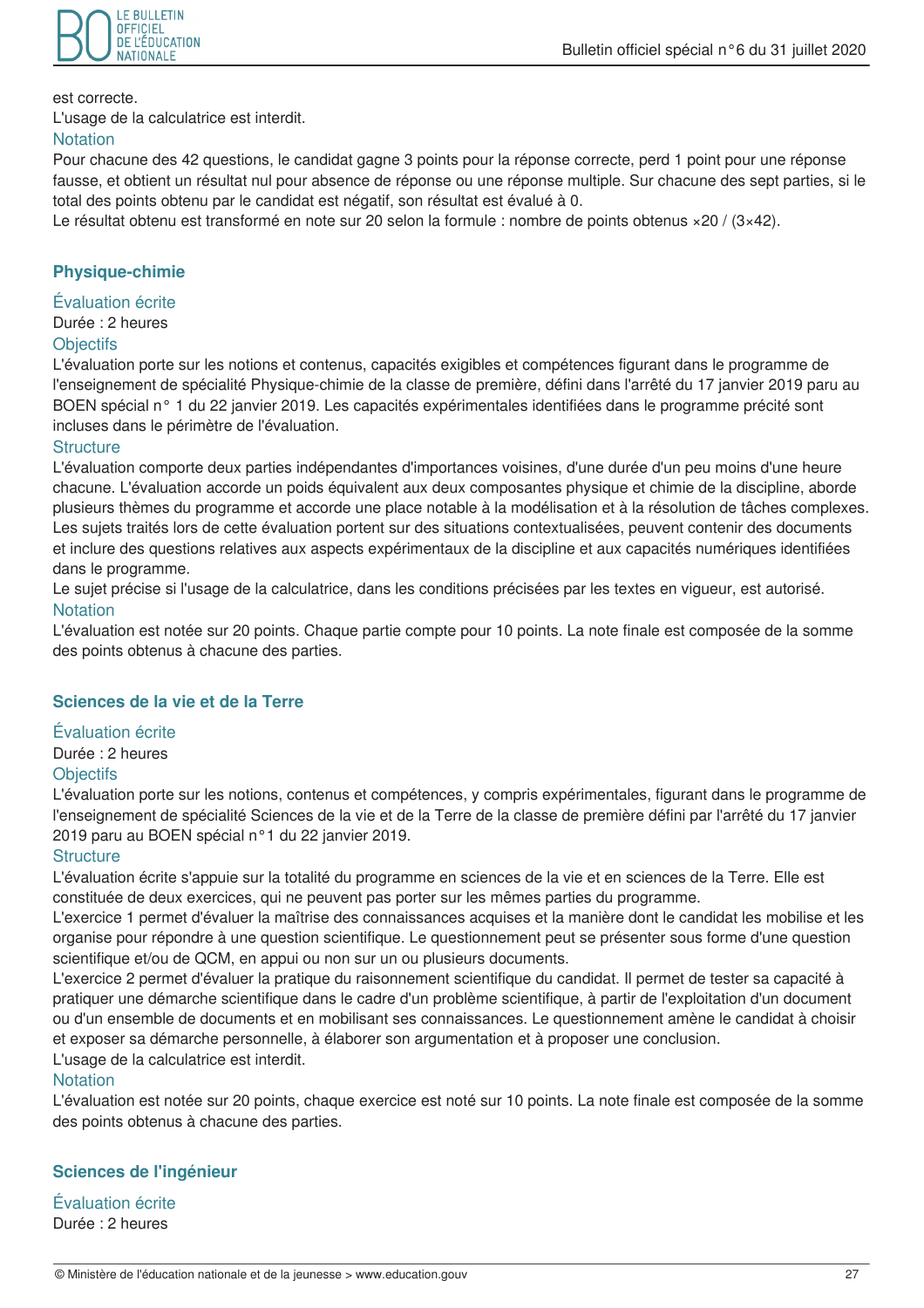

# **Objectifs**

L'évaluation porte sur le niveau de maîtrise par les candidats des compétences et connaissances associées à l'année de première. Elle s'appuie sur le programme de l'enseignement de spécialité Sciences de l'ingénieur de la classe de première défini par l'arrêté du 17 janvier 2019 paru au BOEN spécial n°1 du 22 janvier 2019.

# **Structure**

Le sujet comporte deux exercices indépendants l'un de l'autre, équilibrés en durée et en difficulté, qui s'appuient sur un produit unique.

Un premier exercice s'intéresse à l'étude d'une performance du produit. Les candidats doivent mobiliser leurs compétences et les connaissances associées pour qualifier et/ou quantifier cette performance, à partir de l'analyse, de la modélisation de tout ou partie du produit ou de relevés expérimentaux.

Le second exercice porte sur la commande du fonctionnement d'un produit ou la modification de son comportement. L'étude s'appuie sur l'algorithmique et de la programmation, à partir de ressources fournies au candidat qu'il devra exploiter, compléter ou modifier.

L'usage de la calculatrice est autorisé dans les conditions précisées par les textes en vigueur. **Notation** 

L'évaluation est notée sur 20 points, chaque exercice est noté sur 10 points. La note finale est composée de la somme des points obtenus à chacune des parties.

L'évaluation fait l'objet d'une fiche individuelle d'évaluation, établie selon le modèle fourni dans la banque nationale de sujets.

# Sciences économiques et sociales

# Évaluation écrite

# Durée : 2 heures

#### **Objectifs**

L'évaluation porte sur les notions et contenus, capacités et compétences figurant dans l'ensemble du programme de l'enseignement de spécialité Sciences économiques et sociales de la classe de première défini par l'arrêté du 17 janvier 2019 paru au BOEN spécial n° 1 du 22 janvier 2019.

#### **Structure**

L'évaluation est constituée de deux parties.

La première partie repose sur la mobilisation des connaissances et le traitement de l'information. Elle comporte soit un exercice conduisant à une résolution graphique (sans formalisation mathématique), soit une étude d'un document de nature statistique comportant une ou plusieurs questions (tableau, graphique, carte, radar, etc.) de 120 données chiffrées au maximum. Il est demandé au candidat de répondre aux questions en mobilisant les connaissances acquises dans le cadre du programme, en adoptant une démarche méthodologique rigoureuse de collecte et d'exploitation de données quantitatives, et en ayant recours le cas échéant à des résolutions graphiques. La seconde partie demande un raisonnement appuyé sur un dossier documentaire. Le candidat est invité à développer un raisonnement de l'ordre d'une page en exploitant les documents du dossier et en mobilisant les connaissances acquises dans le cadre du programme. Le dossier documentaire comprend deux documents ; ils sont de natures différentes : texte de 2 000 signes au maximum, document de nature statistique de 65 données au maximum. L'évaluation est construite de facon à couvrir plusieurs dimensions du programme : les deux parties de l'évaluation portent sur deux champs différents du programme (science économique, sociologie et science politique, regards croisés).

#### **Notation**

L'évaluation est notée sur 20 points. La première partie est notée sur 10 points, la seconde sur 10 points. La note finale est composée de la somme des points obtenus à chacune des parties. Il est tenu compte, dans la notation, de la clarté de l'expression et du soin apporté à la présentation.

# **Arts**

#### Évaluation orale

Durée : 30 minutes (sans préparation) **Objectifs** 

L'évaluation porte sur la capacité du candidat à mobiliser des acquis relevant de la pratique et de la culture dans l'enseignement artistique en spécialité qu'il a suivi, conformément au programme de l'enseignement de spécialité Arts de la classe de première défini par l'arrêté du 17 janvier 2019 paru au BOEN spécial n°1 du 22 janvier 2019.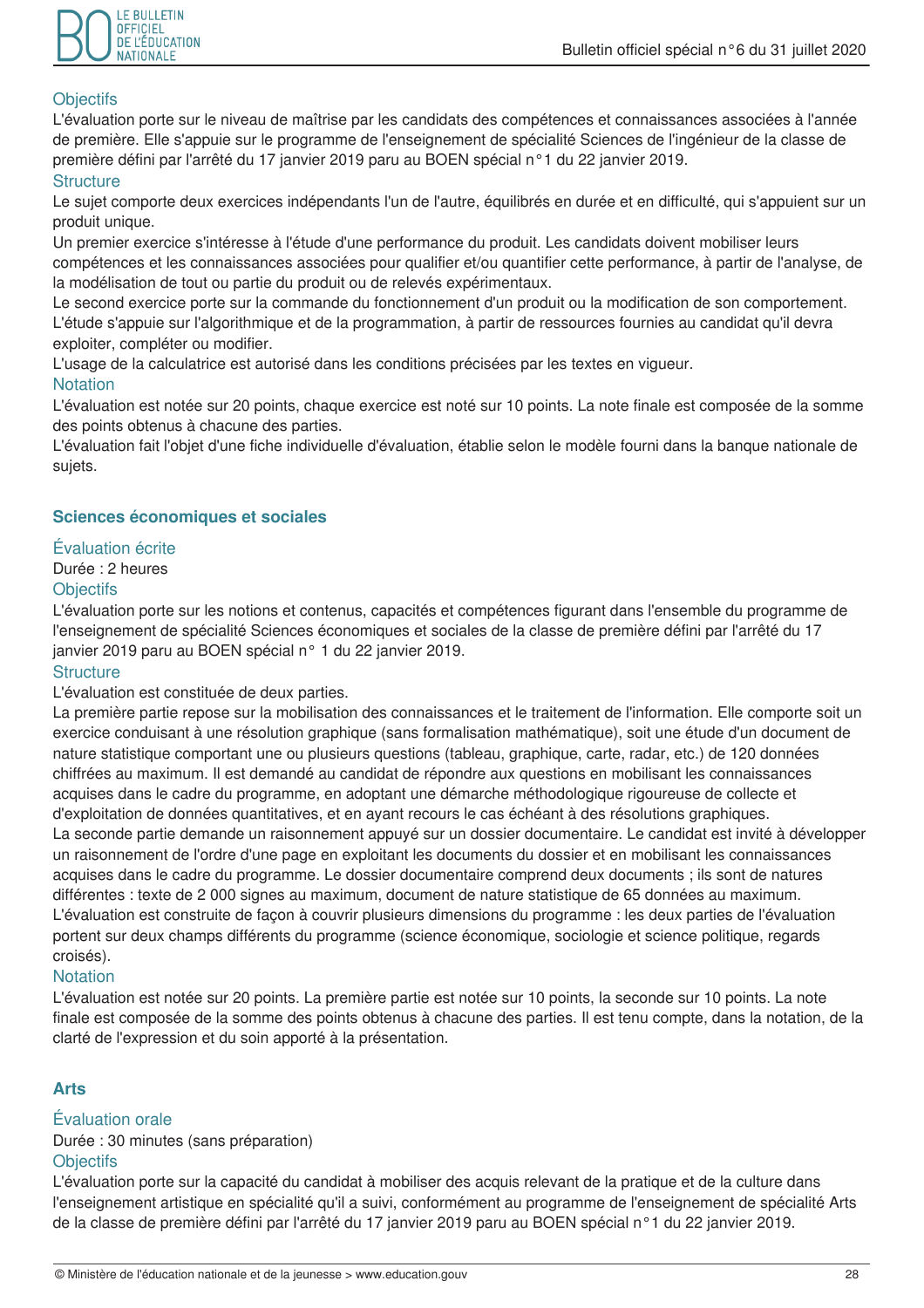

Elle doit lui permettre de manifester des compétences pratiques dans le domaine artistique, d'exprimer sa sensibilité, de faire état d'une culture personnelle, de témoigner de sa maîtrise d'un vocabulaire spécifique et de recul critique ainsi que de son aptitude à argumenter et à dialoguer avec le jury.

#### **Structure**

Pour chacun des enseignements artistiques. l'évaluation se déroule en deux parties consécutives :

- première partie : compétences pratiques (15 min) :

- deuxième partie : connaissances et compétences culturelles (15 min).

Chaque partie de l'évaluation fait se succéder une présentation par le candidat et un entretien avec le jury dont les durées sont définies pour chacune des parties selon leur spécificité.

# Déroulement et notation pour chaque enseignement artistique

# Arts du cirque

#### Première partie : compétences relatives à la pratique circassienne

Dans un premier temps, le jury et le candidat disposent de 5 à 7 minutes maximum. Le candidat propose au jury une composition circassienne originale qui n'excède pas 5 minutes, interprétée seul ou avec plusieurs partenaires (exclusivement partenaires habituels de l'enseignement au lycée). Puis, le candidat expose et justifie les intentions et les choix qui ont présidé à la composition et à l'interprétation. La composition circassienne est préparée au cours de l'année scolaire dans le cadre de l'enseignement de spécialité. Cette proposition de numéro doit permettre au candidat de témoigner de ses compétences artistiques et sa pratique d'une discipline de cirque.

Le temps restant, lors de l'entretien les questions du jury amènent le candidat à compléter et approfondir ses réponses. Elles visent à apprécier ses capacités d'analyse et sa réflexion sur sa propre pratique en lien avec sa culture circassienne.

#### Deuxième partie : connaissances et compétences relatives à la culture circassienne

Disposant de cinq minutes maximum, dans un premier temps, le candidat présente sommairement les différents éléments de son parcours de formation en enseignement de spécialité d'arts du cirque suivi en classe de première, éléments consignés dans son carnet de bord transmis au jury en amont de l'évaluation. Puis, ayant choisi une notion, un spectacle, une expérience qui ont particulièrement retenu son attention et nourri sa réflexion, il en donne les raisons dans un exposé.

Le temps restant, lors de l'entretien, les questions du jury permettent au candidat de compléter et d'approfondir certains éléments de son exposé, d'apprécier sa culture circassienne et sa capacité à faire des liens avec sa propre pratique. Le jury l'interroge sur ses connaissances relatives aux autres thématiques étudiées durant l'année scolaire et consignées dans le carnet de bord.

#### **Barème et notation**

L'évaluation porte sur les compétences travaillées et les attendus figurant au programme de l'enseignement de spécialité d'arts du cirque en classe de première. Le carnet de bord sert de point d'appui à la prestation orale et à l'interrogation, il n'est pas évalué en lui-même. Chaque partie de l'évaluation est notée sur 10 points.

#### Document de synthèse et carnet de bord

Ces documents sont transmis au jury au plus tard quinze jours avant l'évaluation. Ils sont visés par les professeurs de la classe et le chef d'établissement.

Le carnet de bord, de 30 pages maximum en format papier, est constitué tout au long de l'année de première. Le candidat y retrace ses expériences d'artiste, de spectateur, de critique et de chercheur selon les visées du programme. Les professeurs rédigent un document de synthèse présentant sommairement, en une page, le travail de la classe.

#### Arts plastiques

#### Première partie : compétences relatives à la pratique plastique

Disposant de cinq à sept minutes maximum, s'appuvant également sur son carnet de travail, le candidat présente deux réalisations plastiques abouties qu'il a choisies et qu'il apporte le jour de l'évaluation. Elles sont issues du travail conduit dans le cadre de l'enseignement suivi en première. L'une d'entre elles peut être collective. Il justifie son choix au regard des questionnements plasticiens abordés.

Le temps restant, dans un dialoque avec le jury, le candidat est amené à compléter et argumenter sa présentation, préciser ses démarches et projets, témoigner de la maîtrise des compétences plasticiennes qu'il a mobilisées, Indications:

Les réalisations présentées doivent pouvoir être transportées par le candidat dans la salle d'examen sans aide extérieure et installées sans nécessiter ni temps additionnel ni dispositif particulier d'accrochage ou de présentation. Elles ne sont pas manipulées par le jury. La photographie et la vidéo sont employées pour restituer les réalisations bidimensionnelles et tridimensionnelles de très grand format ou de très gros volume, ainsi que celles impliquant la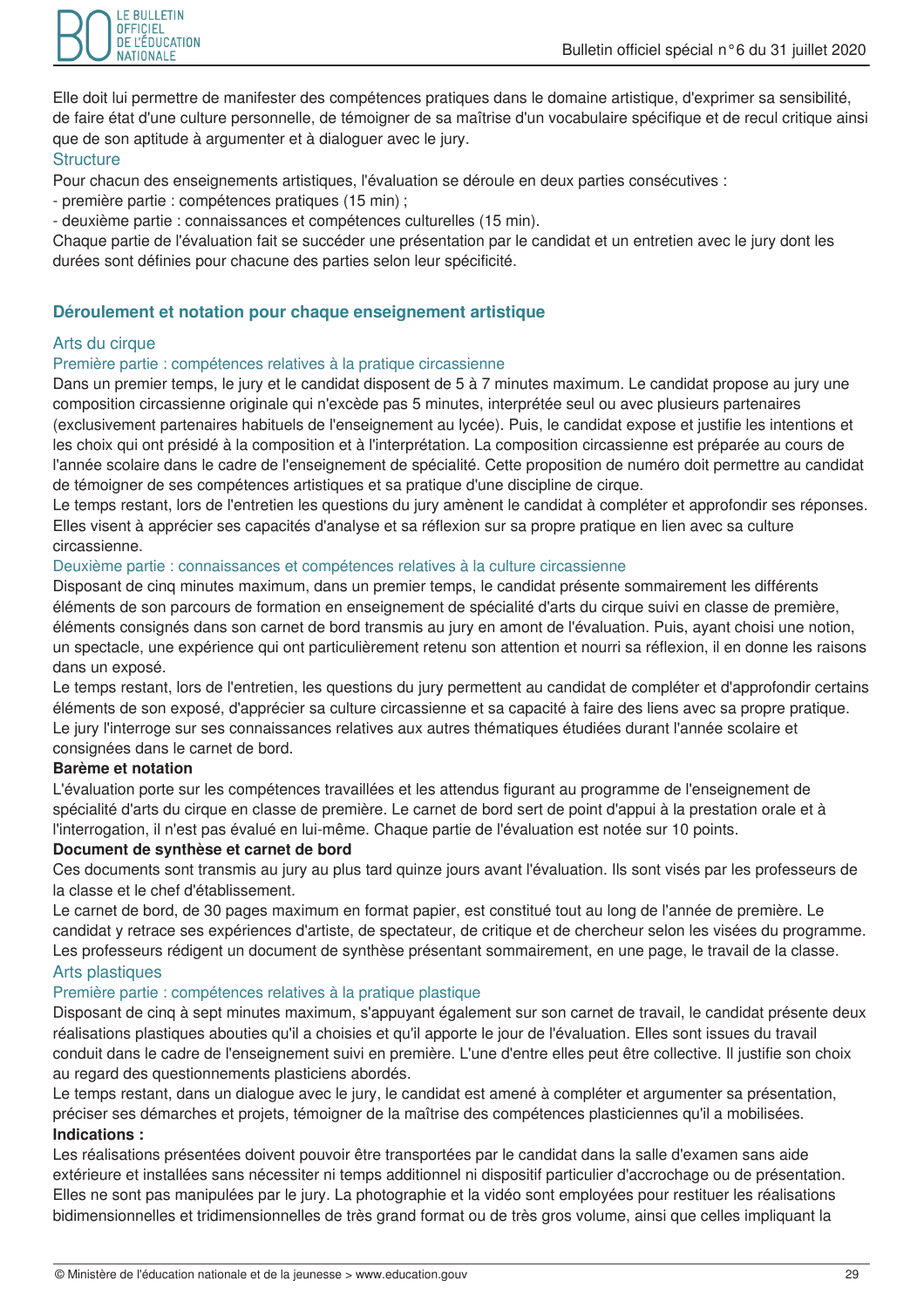

durée ou le mouvement, celles en relation à un espace architectural ou naturel, à un dispositif de présentation ou à la réalisation d'une exposition. La restitution des pratiques strictement numériques comme les visualisations nécessitant la vidéo ou l'infographie est conduite avec du matériel informatique. Le visionnement de ces documents doit s'inclure dans le temps de présentation. Le candidat est responsable du matériel informatique requis et de son bon fonctionnement. Il prévoit des versions imprimées à présenter en cas d'une éventuelle panne.

Le carnet de travail est un objet personnel ; il témoigne des projets, des démarches, des aboutissements, des expériences, des références ayant jalonné l'année scolaire. Sa forme et ses données matérielles sont libres, dans les limites d'un format qui ne peut excéder 45 x 60 cm et 5 cm d'épaisseur. Il peut être numérique. Dans ce cas, il doit pouvoir être consulté par le jury avec un matériel informatique et utilisé rapidement durant l'évaluation. Ce carnet de travail doit permettre au jury d'établir un dialogue plus fécond avec le candidat, une meilleure compréhension de ses démarches, d'apprécier ses capacités de travail et les recherches qu'il a menées, qu'elles soient abouties ou non. Sans s'y limiter, il vient en complément ou en appui des réalisations présentées.

#### Deuxième partie : connaissances et compétences relatives à la culture plastique et artistique

Disposant de cing minutes maximum, le candidat présente une œuvre choisie par le jury parmi un corpus de 5 œuvres accompagnant le document de synthèse transmis avant l'évaluation. Il en énonce sommairement les données (plastiques, sémantiques, iconiques, etc.) et les met en relation avec des questionnements, compétences et connaissances travaillés en classe.

Le temps restant, dans une forme dialoguée, le jury permet au candidat de compléter certains des aspects qu'il a exposés. Il l'amène à préciser sa compréhension des langages et des pratiques plastiques, à mobiliser des références culturelles pertinentes. Le candidat peut, autant que nécessaire, prendre appui sur le corpus d'œuvres ainsi que sur son carnet de travail pour établir des liens avec son parcours de formation, avec des questionnements et connaissances travaillés dans le cadre du cours ou bien avec des expériences vécues, des lieux culturels visités, des rencontres artistiques ou des partenariats éventuels.

#### Barème et notation

L'évaluation porte sur les compétences travaillées et les attendus figurant au programme de l'enseignement de spécialité d'arts plastiques en classe de première. Les réalisations plastiques et le carnet de travail servent de point d'appui à la prestation orale, ils ne sont pas évalués. Chaque partie de l'évaluation est notée sur 10 points.

#### Document de synthèse et carnet de travail

Le document de synthèse, incluant un corpus de 5 œuvres, et le carnet de travail sont transmis au jury au plus tard quinze jours avant l'évaluation. Ils sont visés par le professeur de la classe et le chef d'établissement.

Le document de synthèse, rédigé par le professeur, décrit sommairement en une page le travail de la classe. Défini par le professeur, le corpus est constitué de reproductions imprimées en couleur de 5 œuvres travaillées en classe et en correspondance avec les questionnements du programme. Chaque reproduction est revêtue d'informations présentées comme suit : Prénom Nom de l'artiste, Titre de l'œuvre, date, matériaux, dimensions en cm. Lieu de conservation/de présentation (selon le cas).

# Cinéma-audiovisuel

#### Première partie : compétences relatives à la pratique du cinéma-audiovisuel

Disposant de cinq à sept minutes maximum, le candidat présente son projet de création en mettant en lumière ses intentions, sa démarche et son engagement personnel. Il s'appuie sur les documents consignés dans son carnet de création et sur des extraits de sa réalisation audiovisuelle.

Le temps restant, dans une forme dialoguée, le jury invite le candidat à développer et approfondir sa réflexion sur la démarche créative engagée. Le jury peut lui proposer de varier l'un des paramètres de son projet (à l'échelle d'un plan, d'une séquence ou d'un parti pris global) et d'en apprécier les conséquences artistiques et cinématographiques. Indications:

La réalisation audiovisuelle est enregistrée sur un support (DVD, fichier audiovisuel sur clé USB).

Deuxième partie : connaissances et compétences relatives à la culture du cinéma-audiovisuel

Disposant de cinq minutes maximum, le candidat présente l'une des œuvres cinématographiques, sélectionnée par le jury dans la liste transmise avant l'évaluation et accompagnant le document de synthèse.

Le temps restant, dans une forme dialoguée, le jury invite le candidat à développer et approfondir sa réflexion sur l'œuvre cinématographique présentée. Il l'amène à affiner sa compréhension de celle-ci, à caractériser son écriture et son contexte de création, à mobiliser des références culturelles pertinentes et sa connaissance des questionnements du programme de première.

#### Barème et notation

L'évaluation porte sur les compétences travaillées et les attendus figurant au programme de l'enseignement de spécialité de cinéma-audiovisuel en classe de première. La réalisation audiovisuelle et le carnet de création servent de point d'appui à la prestation orale, ils ne sont pas évalués. Chaque partie de l'évaluation est notée sur 10 points.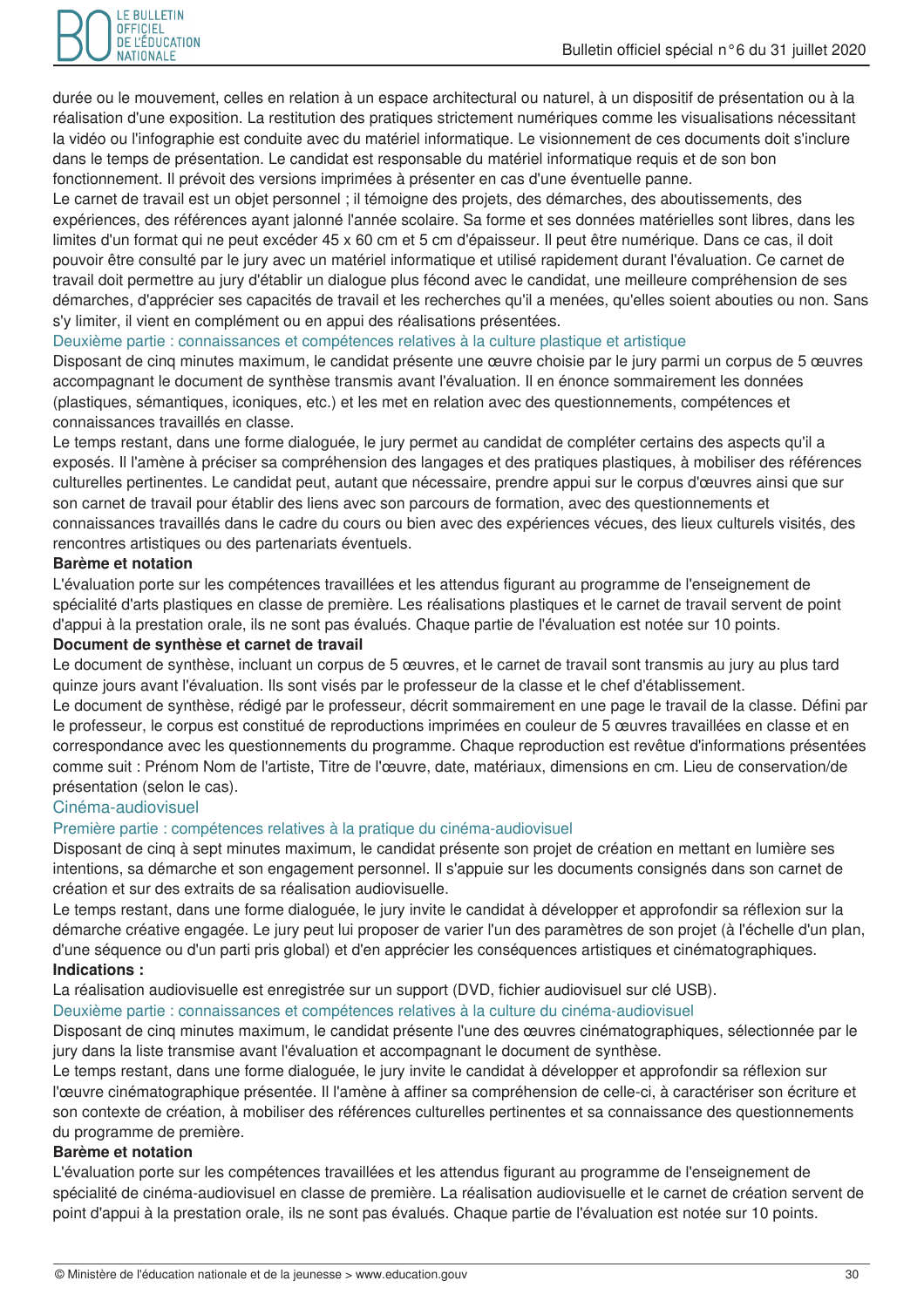

#### Document de synthèse et carnet de création

Le carnet de création et le document de synthèse, ainsi que la réalisation audiovisuelle, sont transmis au jury au plus tard quinze jours avant l'évaluation. Ils sont visés par le professeur de la classe et le chef d'établissement. Rédigé par les professeurs de la classe, le document de synthèse décrit sommairement, en une page, le travail conduit en première. Il est accompagné de la liste des principales œuvres cinématographiques étudiées (de 4 à 6) en lien avec les questionnements du programme de première.

# **Danse**

#### Première partie : compétences relatives à la pratique de la danse

Disposant de cinq à sept minutes maximum, le candidat présente au jury l'enregistrement audiovisuel d'une composition chorégraphique originale, de deux à quatre minutes, qu'il interprète seul ou avec 1 ou 2 danseurs (exclusivement partenaires habituels de l'enseignement au lycée). Lors de cette présentation, le candidat expose et justifie les intentions et les choix qui ont présidé à la composition, à l'interprétation et à la captation vidéo. Le temps restant, lors de l'entretien suivant cet exposé, les questions du jury amènent le candidat à approfondir ses réponses. Elles visent à apprécier ses capacités d'analyse et sa réflexion sur sa propre pratique en lien avec sa culture chorégraphique.

#### Indications:

La composition chorégraphique est préparée au cours de l'année scolaire dans le cadre de l'enseignement de spécialité. Son enregistrement audiovisuel doit permettre au candidat de témoigner de ses compétences de danseur et de chorégraphe. Il est copié sur une clef USB dont le format numérique est précisé par le jury. La composition, préparée au cours de l'année scolaire, est filmée lors d'une présentation devant un public réalisée dans le cadre de l'enseignement de spécialité. L'enregistrement est constitué d'une séquence filmée en continu sans montage, dont les plans, les cadrages et les mouvements de caméra ont été définis par le candidat.

#### Deuxième partie : connaissances et compétences relatives à la culture chorégraphique et artistique

Disposant de cinq minutes maximum, le candidat présente dans un exposé une problématique issue de son carnet de bord.

Le temps restant, lors de l'entretien les questions du jury permettent d'approfondir certains éléments de l'exposé du candidat, et d'apprécier sa culture chorégraphique et sa capacité à faire des liens avec sa propre pratique. L'entretien permet au jury de le solliciter sur ses connaissances relatives aux autres thématiques étudiées durant l'année scolaire et identifiées par le document de synthèse initialement transmise au jury.

#### **Barème et notation**

L'évaluation porte sur les compétences travaillées et les attendus figurant au programme de l'enseignement de spécialité en danse en classe de première. Le carnet de bord sert de point d'appui à la prestation orale, il n'est pas évalué. Chaque partie de l'évaluation est notée sur 10 points. Pour la première partie, 5 points portent sur les compétences de danseur données à voir dans la vidéo.

#### Document de synthèse et carnet de bord

Ces documents et l'enregistrement de la composition chorégraphique sont transmis au jury au plus tard quinze jours avant l'évaluation. Ils sont visés par les professeurs de la classe et le chef d'établissement.

Le carnet de bord, de 30 pages maximum en format papier, est constitué tout au long de l'année de première. Le candidat y retrace ses expériences de danseur, de chorégraphe, de spectateur, de critique et de chercheur selon les visées du programme.

Les professeurs rédigent un document de synthèse présentant la liste des questionnements relatifs aux deux thèmes d'étude définis par le programme et étudiés durant l'année scolaire.

#### Histoire des arts

#### Première partie : compétences pratiques

Le candidat présente au jury la part qu'il a prise au projet collectif mené par sa classe au cours de l'année. Sa présentation, de cinq à sept minutes maximum, témoigne de l'expérience que, dans le cadre du projet, il a acquise du patrimoine de proximité. Elle valorise son action et la situe au regard de celle de ses camarades et des objectifs de la classe. Elle peut s'appuyer sur tout travail personnel susceptible d'aider le jury à apprécier le projet, son lien au patrimoine de proximité et la part que le candidat y a prise : photographies, captations, enregistrements, diaporama, éléments d'exposition, et toute forme de document numérique apporté par le candidat.

Le temps restant, l'entretien permet au jury d'approfondir certains aspects de l'exposé du candidat comme de le mettre en relation avec son parcours de formation, notamment en histoire des arts, des expériences vécues, des lieux culturels visités, des rencontres artistiques ou des partenariats. Le jury apprécie la qualité de la présentation et de la prestation orale du candidat, l'investissement dont il a fait preuve dans le projet de classe, ainsi que la familiarité dont il témoigne avec le patrimoine de proximité et les structures patrimoniales et culturelles. Indications: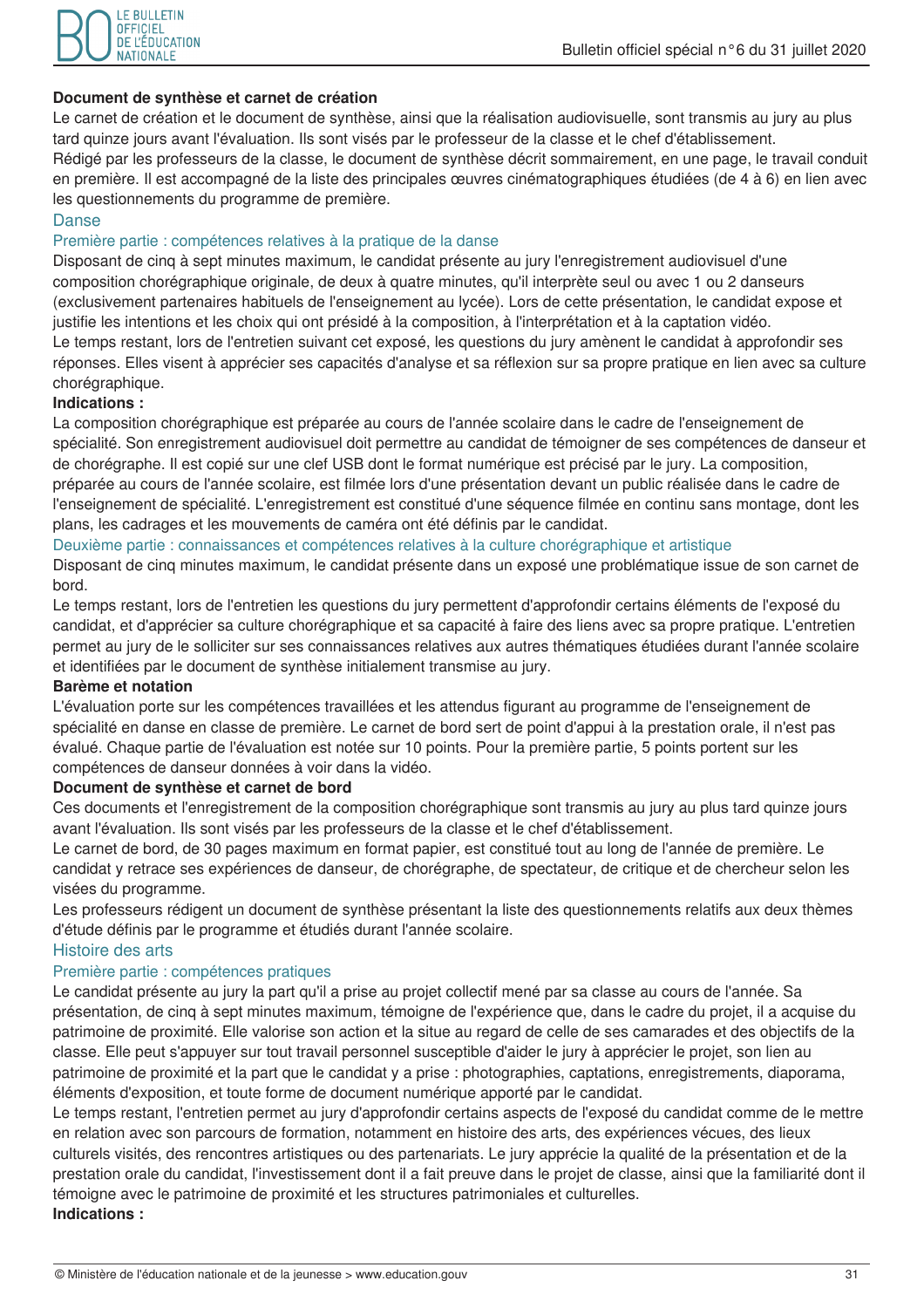Pour intégrer des supports et documents numériques à sa présentation, le candidat peut utiliser s'il le désire un ordinateur personnel et, si la salle d'examen en dispose, un vidéoprojecteur.

# Deuxième partie : connaissances et compétences culturelles

Le candidat présente au jury une des œuvres constituant son dossier d'œuvres, par un exposé qui n'excède pas 5 minutes, argumenté, appuyé sur des éléments précis d'analyse reliés à sa connaissance de la thématique correspondante. À l'appui de son raisonnement, il fait référence à d'autres œuvres présentes ou non dans le dossier d'œuvres, qu'il sait situer et convoquer à bon escient, ainsi que relier à la thématique du programme. S'il s'agit d'une œuvre musicale ou audiovisuelle, il peut appuyer son exposé sur la diffusion d'un ou plusieurs brefs extraits de l'œuvre.

Le temps restant, l'entretien permet au jury de solliciter le candidat sur ses connaissances relatives aux différentes thématiques du programme étudiées durant l'année scolaire. En appui à cet entretien, le jury peut l'engager à s'exprimer sur une autre œuvre du dossier d'œuvres, comme à mettre en perspective sa connaissance des œuvres étudiées durant l'année, listées dans le document de synthèse, avec d'autres, supposées inconnues, proposées par le jury. Outre les compétences d'expression orale, le jury apprécie la cohérence de l'argumentation et le bien-fondé de la mise en relation, l'exactitude des éléments d'analyse, la connaissance des thématiques du programme, l'approche personnelle que le candidat montrera des œuvres et sa capacité à les questionner au-delà de la description.

#### **Barème et notation**

L'évaluation porte sur les compétences travaillées et les attendus figurant au programme de l'enseignement de spécialité d'histoire des arts en classe de première. Les supports présentés par le candidat dans la première partie de l'évaluation ne sont pas évalués pour eux-mêmes, mais seulement dans l'usage qu'il en fait dans le cadre de sa présentation. Chaque partie de l'évaluation est notée sur 10 points.

#### Document de synthèse et dossier d'œuvres

Ces documents sont transmis au jury au plus tard quinze jours avant l'évaluation. Ils sont visés par les professeurs de la classe et le chef d'établissement.

Le document de synthèse présente, de manière sommaire, un résumé du projet collectif mené dans le cadre du programme de première et un récapitulatif des principaux voyages, sorties, partenariats, rencontres avec des œuvres ou des professionnels effectués par la classe au cours de l'année. Il comprend la liste des œuvres principales et des ceuvres complémentaires étudiées dans le cadre des six thématiques du programme de première.

Le dossier d'œuvres qui l'accompagne contient, sous forme numérique et, pour les œuvres visuelles, imprimée, un corpus de huit à douze œuvres de natures, d'époques et d'expressions artistiques diverses, parmi celles citées dans le document de synthèse à l'appui de quatre thématiques au moins du programme de première ; chacune des œuvres est référencée et reliée à une thématique du programme.

#### **Musique**

#### Première partie : compétences relatives à la pratique musicale

Disposant de cinq à sept minutes maximum, le candidat diffuse et présente l'enregistrement audio-vidéo d'une pièce musicale qui peut être une création originale, un arrangement ou une interprétation d'une œuvre préexistante. Elle est issue du travail mené en classe durant l'année scolaire et au moins deux élèves de la classe, dont le candidat, en sont les interprètes. La présentation initiale, adossée à une ou plusieurs thématiques étudiées pendant l'année scolaire, souligne les caractéristiques musicales, techniques, esthétiques de la pièce interprétée, présente la démarche de travail mise en œuvre et le rôle qu'y tient le candidat.

Le temps restant, l'entretien permet au jury d'interroger le candidat sur certains aspects de l'interprétation proposée, d'approfondir certains points de la présentation initiale et de mettre en lien le travail présenté avec au moins une des thématiques travaillées durant l'année scolaire et dont témoigne le document de synthèse transmis au jury en amont de l'évaluation.

#### Deuxième partie : connaissances et compétences relatives à la culture musicale et artistique

L'exposé s'appuie sur le document de synthèse transmis au jury en amont de l'évaluation. Disposant de cinq minutes maximum, le candidat présente une problématique particulière issue d'un choix d'éléments figurant dans son document de synthèse qu'il présente brièvement en soulignant les liens qu'ils entretiennent d'une part entre eux et d'autre part avec une ou plusieurs des thématiques issues des champs de questionnement étudiés durant l'année scolaire. En complément, choisissant une des œuvres au cœur du travail de l'année scolaire, le candidat en fait une présentation personnelle approfondie pouvant être illustrée par de brefs extraits, soit diffusés durant l'évaluation, soit chantés, soit joués sur un piano mis à sa disposition ou sur un instrument qu'il aura apporté. Il est amené à mettre en lien cette œuvre choisie avec d'autres pièces ne figurant pas dans son document de synthèse, mais qui lui semblent entretenir avec elle des liens particuliers. Dans cette perspective, il a la possibilité d'en faire écouter de brefs extraits préparés sur un support numérique adapté.

Le temps restant, l'entretien permet au jury d'approfondir certains aspects de l'exposé du candidat comme de le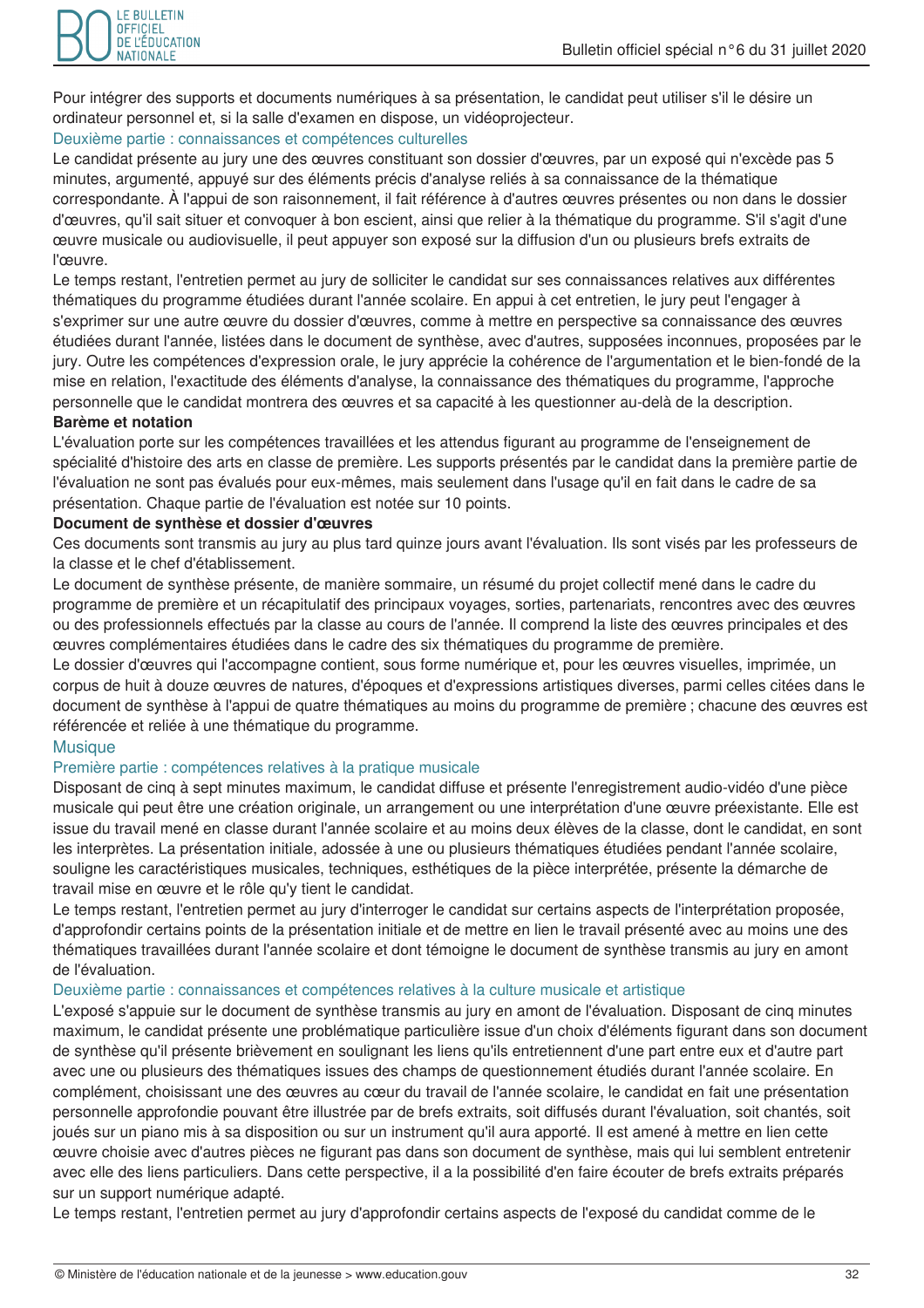

solliciter sur ses connaissances relatives aux autres thématiques étudiées durant l'année scolaire et identifiées par le document de synthèse transmis au jury. En appui à cet entretien, le jury peut proposer l'écoute de brefs extraits musicaux engageant le candidat à mettre en perspective sa connaissance des œuvres étudiées durant l'année avec celles, supposées inconnues, proposées par le jury. Ce second entretien permet également au jury d'interroger le candidat sur les apports de son parcours de formation musicale dans la perspective de la poursuite de ses études en classe terminale puis dans l'enseignement supérieur.

#### Barème et notation

L'évaluation porte sur les compétences travaillées et les attendus figurant au programme de l'enseignement de spécialité en musique en classe de première. Chaque partie de l'évaluation est notée sur 10 points.

#### Document de synthèse

Le document de synthèse est transmis au jury au plus tard quinze jours avant l'évaluation. Il est visé par le professeur de la classe et le chef d'établissement. Élaboré par le candidat, il présente les œuvres principales chantées, jouées et étudiées, les thématiques issues des champs de questionnement particulièrement travaillés, les projets d'interprétation et/ou de création mis en œuvre, les concerts suivis et donnés, les rencontres de professionnels de la musique, etc. **Théâtre** 

# Première partie : compétences relatives à la pratique théâtrale

Dans un premier temps, le jury et le candidat disposent de cinq à sept minutes maximum. Le candidat interprète une scène, issue du travail mené en classe durant l'année scolaire. Cette scène peut être jouée seul ou associer plusieurs élèves de la classe (de 2 à 5). À l'issue de sa prestation, le candidat expose les caractéristiques dramaturgiques, techniques, esthétiques de la scène interprétée et présente la démarche de travail et les choix artistiques qui ont présidé à sa réalisation. Le jury peut ensuite proposer au candidat une consigne de re-jeu (changement d'espace ou d'intention par exemple).

Le temps restant. l'entretien qui suit permet au jury d'interroger le candidat sur certains aspects de l'interprétation proposée et sur les effets éventuels du re-jeu. Il permet d'approfondir certains points de la proposition initiale et de mettre en lien l'interprétation proposée avec des thèmes d'étude de l'année et les spectacles vus.

# Deuxième partie : connaissances et compétences relatives à la culture théâtrale et artistique

Dans un premier temps, le candidat dispose de cinq minutes maximum. Il présente sommairement les différents éléments de son parcours de formation en enseignement de spécialité de théâtre suivi en classe de première. éléments consignés dans son carnet de bord transmis au jury en amont de l'évaluation, puis choisit une notion, un spectacle, un texte, une expérience qui ont particulièrement retenu son attention et nourrit sa réflexion. Puis, dans un exposé, il en donne les raisons.

Le temps restant, à l'issue de cette présentation et en prenant appui sur le carnet de bord, le jury interroge le candidat pour évaluer ses connaissances et la qualité de sa réflexion dramaturgique.

#### Barème et notation

L'évaluation porte sur les compétences travaillées et les attendus figurant au programme de l'enseignement de spécialité de théâtre en classe de première. Le carnet de bord sert de point d'appui à la prestation orale et à l'interrogation, il n'est pas évalué en lui-même. Chaque partie de l'évaluation est notée sur 10 points.

#### Document de synthèse et carnet de bord

Ces documents sont transmis au jury au plus tard quinze jours avant l'évaluation. Ils sont visés par les professeurs de la classe et le chef d'établissement.

Le carnet de bord, en format papier ou numérique, est constitué par le candidat tout au long de l'année de première. Les professeurs rédigent un document de synthèse présentant sommairement, en une page, le travail de la classe. Composition du jury

- arts plastiques, musique : l'évaluation est assurée conjointement par deux professeurs de la discipline, dont un au moins assure tout ou partie de son service en enseignement de spécialité ;

- histoire des arts : l'évaluation est assurée conjointement par deux professeurs de l'éducation nationale, de deux disciplines différentes, tous deux titulaires de la certification complémentaire en histoire de l'art ;

- arts du cirque, cinéma-audiovisuel, danse, théâtre : l'évaluation est assurée conjointement par un professeur de l'éducation nationale et par un partenaire artistique professionnel qui est intervenu réqulièrement dans l'enseignement. Sauf pour les arts du cirque qui ne sont pas concernés par cette disposition, les enseignants sont titulaires de la certification complémentaire dans le domaine artistique qu'ils enseignent. Si le partenaire est dans l'impossibilité de participer à l'évaluation, le jury est constitué par un autre professeur et peut délibérer valablement. Candidats individuels

# Les candidats individuels remplissent eux-mêmes le document de synthèse demandé. Selon l'enseignement artistique suivi, ils constituent également eux-mêmes leur carnet de bord, de création ou de travail.